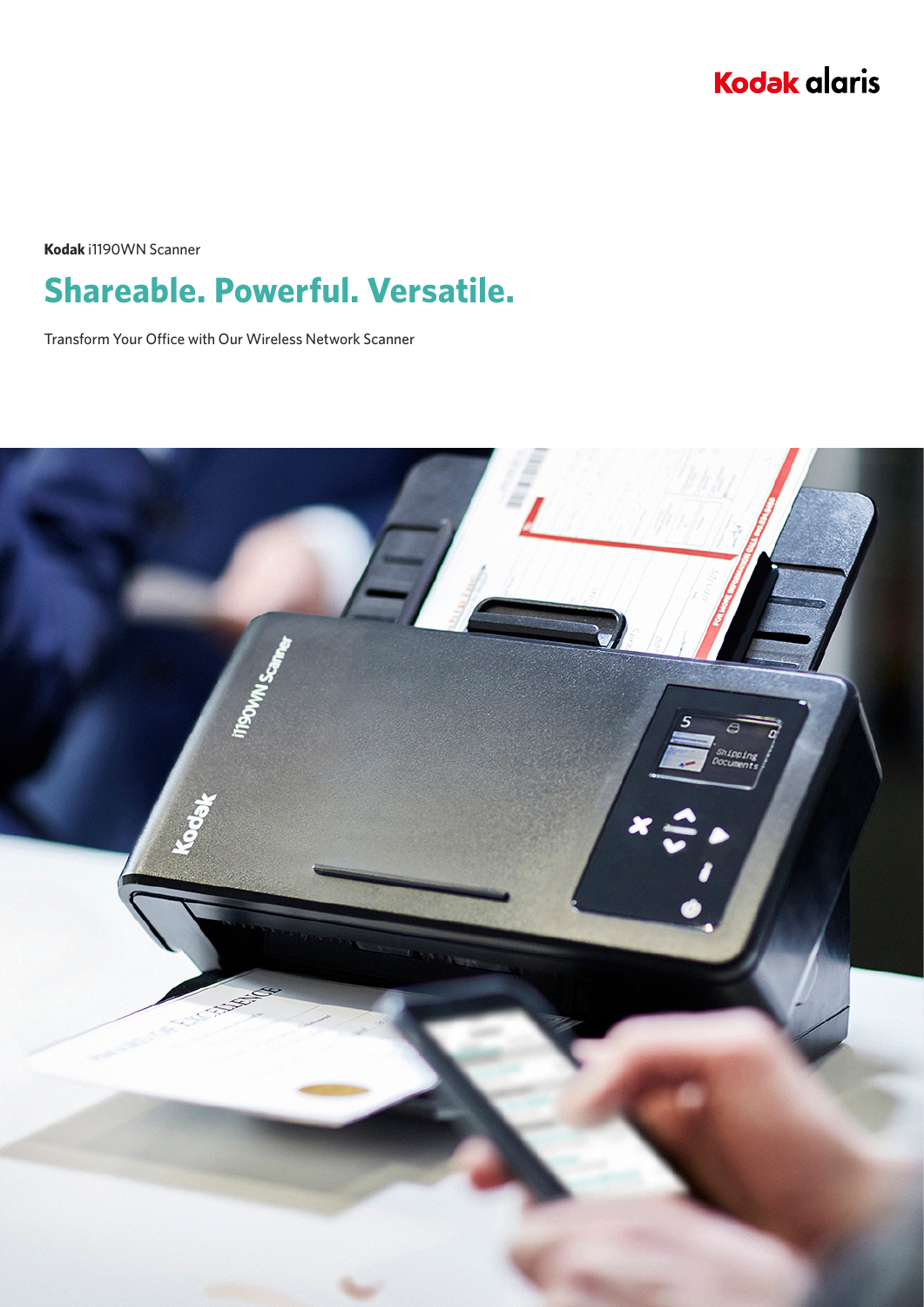## **Let your workplace break free**

Wireless working has transformed the modern office. People are no longer chained to their desks. A laptop and **Wi-Fi** connection is all you need to be able to work anywhere. It's made offices more productive and IT more cost effective to manage.

Now this transformation is coming to the world of scanners too thanks to wireless technology.

### **Free to share and collaborate**

With the new i1190WN wireless network scanner you can share one scanner with many users. There are no cords or cables keeping it fixed in one place, which means you can easily move it around the office. It's the perfect scanner for sharing and work collaborations. And it can handle everything from ID cards to complex business documents.

You don't need lots of expensive IT or powerful PCs to support it either, which saves you money. You can easily integrate it with your existing business applications and create new custom integrations. And you can even manage security levels and settings.

Welcome to a new world of flexible, versatile, powerful, convenient and stress-free scanning. The new wireless and network **Kodak** i1190WN Scanner makes life a lot easier and more efficient for any business.

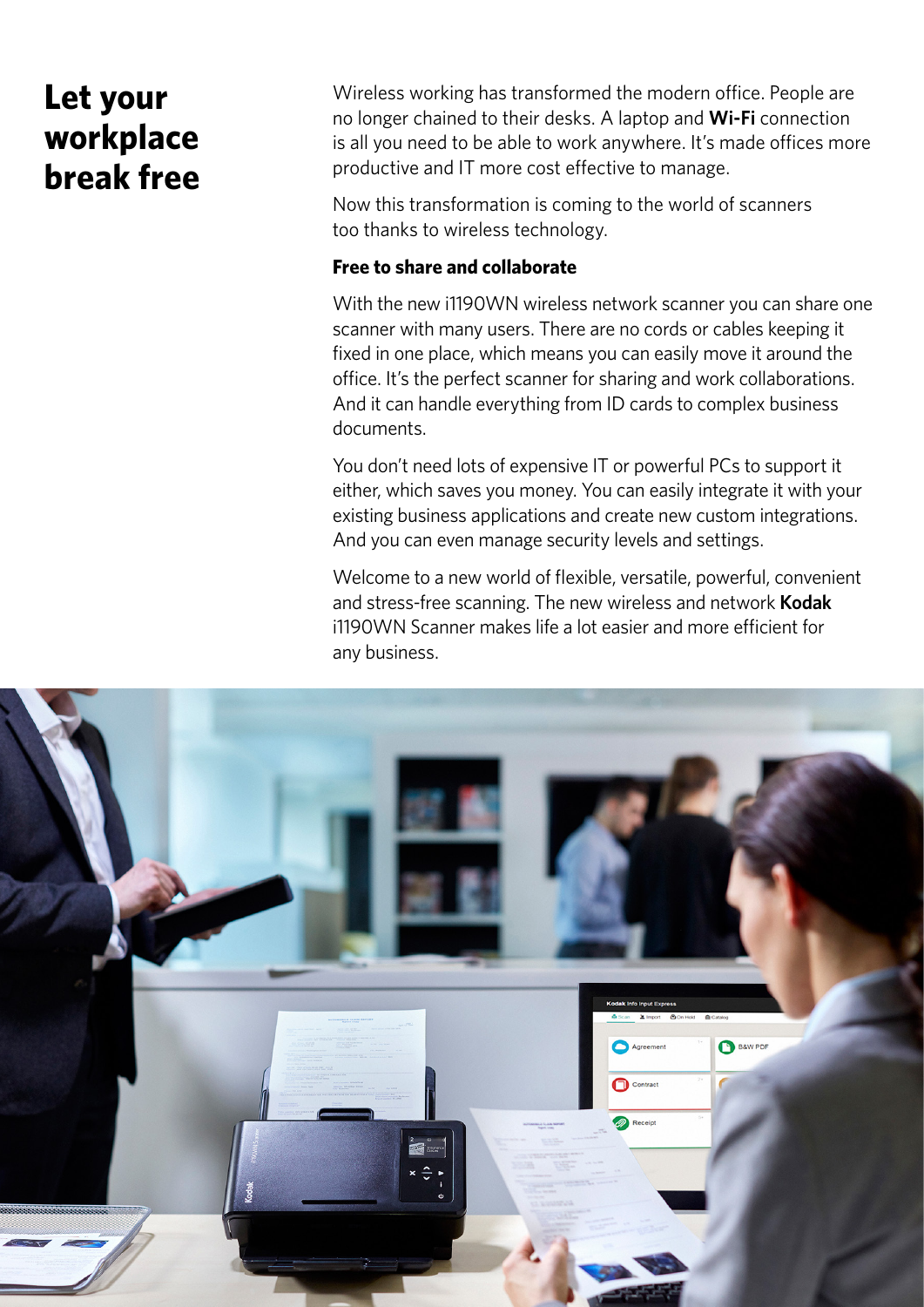### **Ten big reasons to scan wirelessly**

Don't let your business miss out on the power of wireless network scanners. Here are ten big reasons we think they are a game-changer.

#### **1. Easy to share**

More than one person can use a wireless network scanner. They are great to share at teller windows or a customer service counter so you can scan in front of the customer.

#### **2. IT friendly**

Integrates easily with existing business applications using standard drivers. Or use the Web API to integrate your business app or application to the scanner directly without the need for a driver.

#### **3. Simply secure**

Set and control your own level of security with ease. Or use the Web API to build additional levels of security with HTTPS.

#### **4. Web friendly**

Great to use with web-based capture applications, If you are looking for a web-based capture solution that is powerful, easy to manage, and easy to use, the **Kodak** [Info Input Portfolio](http://www.kodakalaris.com/go/infoinput)**›** can empower your enterprise.

#### **5. Simple network set up**

Just print and scan the encrypted QR code created during the EasySetup process.

#### **6. Cable free**

The clue is in the name. They're wireless, which means they are neat and tidy with no cable clutter. Because wireless networks are less expensive to set up and maintain, the i1190WN scanner helps you make the most of your infrastructure.

#### **7. Top quality imaging**

Scan everything from ID and credit cards to a wide range of business documents in high quality resolution with Perfect Page image enhancement technology and reliable document feeding.

#### **8. Simple to use**

An intuitive display panel makes scanning tasks quick and easy. The display shows whose scanning job is in progress so you can ensure your document images are being sent to the right user's device.

#### **9. Easy to move around**

Wireless network scanners are portable and compact. They're great for collaborative open plan offices/ small workgroups to be moved where the action is.

#### **10. Scan to any device**

Capture information to your computer, mobile or tablet.

### **Super-versatile**

If you're looking to transform your scanning capabilities, a Wireless Network scanner could be just the thing. They offer you versatility to:

- Connect with USB, Ethernet, wireless infrastructure or wireless ad-hoc networks
- Use the Web API to integrate to the scanner directly without the need for a driver
- Work with thick client or cloud-based business applications
- Protect your investment in capture infrastructure. You can use the i1190WN Scanner with legacy applications today and move to cloud-based capture applications in the future.



### **The ScanMate+ app**

Use the app to find an i1190WN wireless scanner close by, put some paper in the scanner and press scan. The scanned image will then appear on your device. You can share it via email, upload to an app or keep it on your device. Or you can create your own mobile interface using our Web API integration with your enterprise mobile app.

The app is free and available from the **iTunes** [App Store](http://www.apple.com/uk/itunes/)**›** or **[Google Play](https://play.google.com/store/apps?hl=en_GB)** store**›**